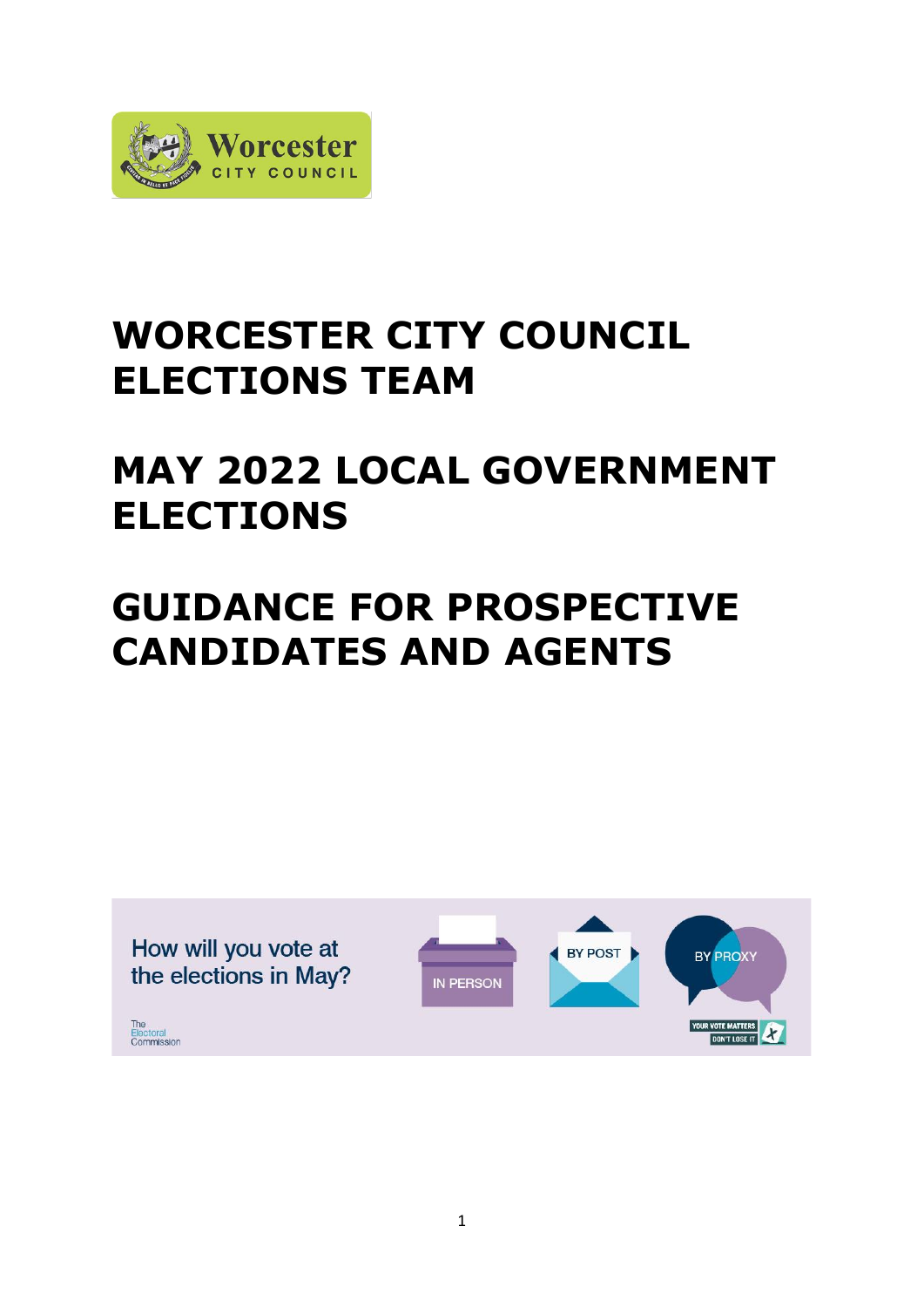## **Contents**

- 1. Important Election Information about Nomination Papers
- 2. Wards and the Election Timetable
- 3. Candidates, Nominations, Withdrawal of Candidature and Appointment of Election Agents
- 4. Postal and Proxy Voting
- 5. Tellers, Polling and Counting Agents, Agents for Postal Vote Proceedings
- 6. Polling Day, Polling Stations and Verification/The Count
- 7. Post-Election Matters and Elections Expenses
- 8. The Election Campaign
- 9. Appendices and Forms

The following forms are available to download from our website:

- 1a: Nomination paper
- 1b: Home address form
- 1c: Candidate's consent to nomination
- 2: Certificate of authorisation
- 3: Request for a party emblem
- 4: Notification of election agent
- Notice of Withdrawal
- Request for the Electoral Register
- Request for a Copy of the Lists of Postal and Proxy Voters
- Appointment of Postal Vote Agents, Polling Agents, Counting Agents
- Spending Return Forms: Electoral Commission Explanatory Notes, Declaration by Candidate as the Election Expenses, Declaration by Election Agent as to Election Expenses, Return of Candidate Election Expenditure

The following guidance is available to download from our website:

- Code of Conduct for Campaigners
- Tellers In and Around Polling Places
- Candidate imprints factsheet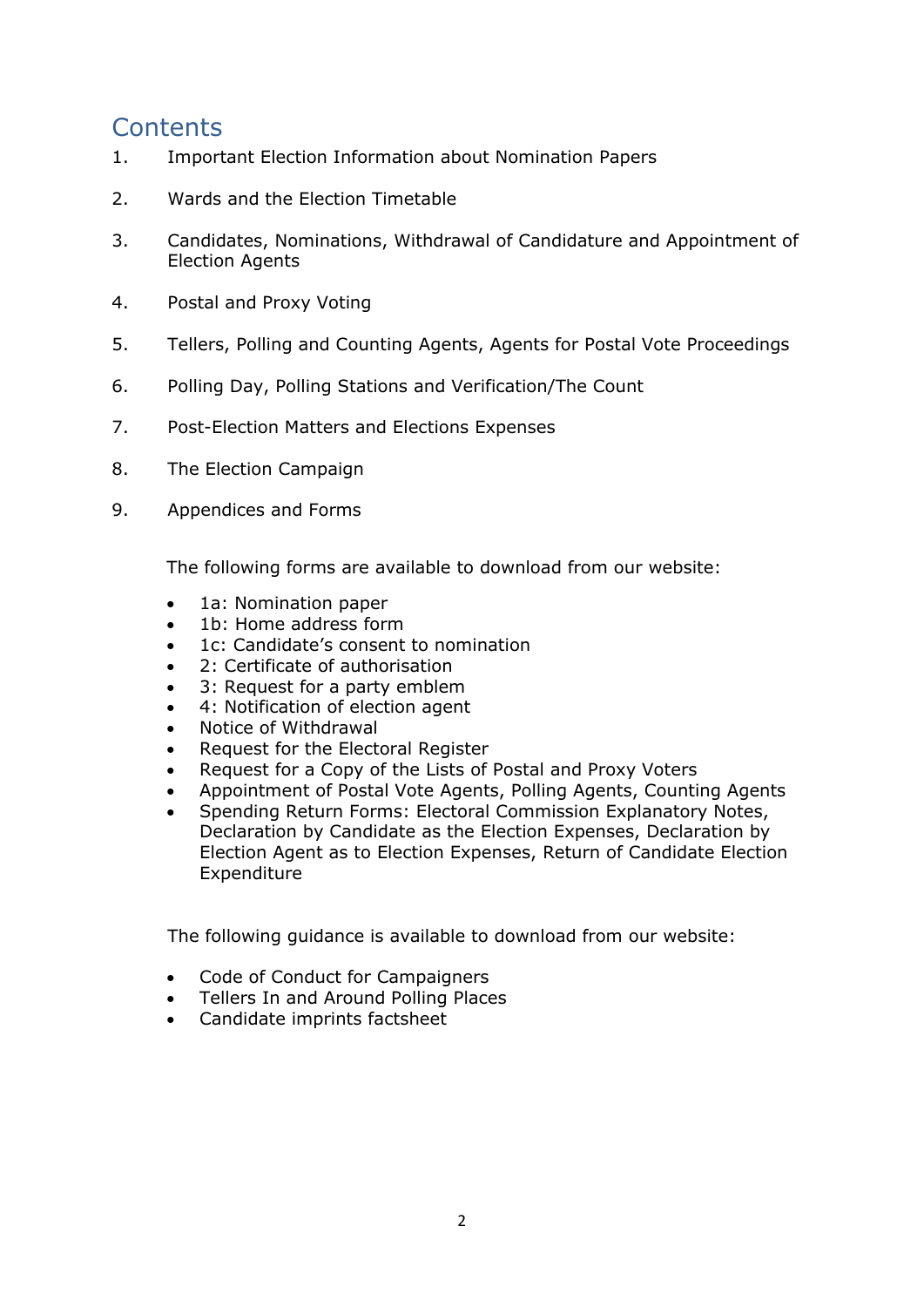All candidates, and their agents, are strongly recommended to download and familiarise themselves with Electoral Commission's comprehensive notes obtainable via the following link:-

[https://www.electoralcommission.org.uk/i-am-a/candidate-or](https://www.electoralcommission.org.uk/i-am-a/candidate-or-agent/local-elections-england)[agent/local-elections-england](https://www.electoralcommission.org.uk/i-am-a/candidate-or-agent/local-elections-england)

Information, guidance, and downloadable nomination forms for City and County candidates are available on the City Council website [https://www.worcester.gov.uk/councillors-](https://www.worcester.gov.uk/councillors-democracy/elections/election-information-for-potential-candidates)

[democracy/elections/election-information-for-potential](https://www.worcester.gov.uk/councillors-democracy/elections/election-information-for-potential-candidates)[candidates](https://www.worcester.gov.uk/councillors-democracy/elections/election-information-for-potential-candidates)

The Returning Officer for this Election is **Shane Flynn**. The Deputy Returning Officer is **Claire Chaplin**.

If you have any issues or concerns during the election process, in the first instance please contact the City Elections Team.

Email: electoralservices@worcester.gov.uk

Office Tel: 01905 722530

Address: Guildhall, High Street, Worcester WR1 2EY

Candidates or Agents can also call the Deputy Returning Officer on 01905 722005 but this number should not be given to the public.

Police Single Point of Contact (SPOC): Dianne Hunt 01905 332306

Electoral Commission: 0333 103 1928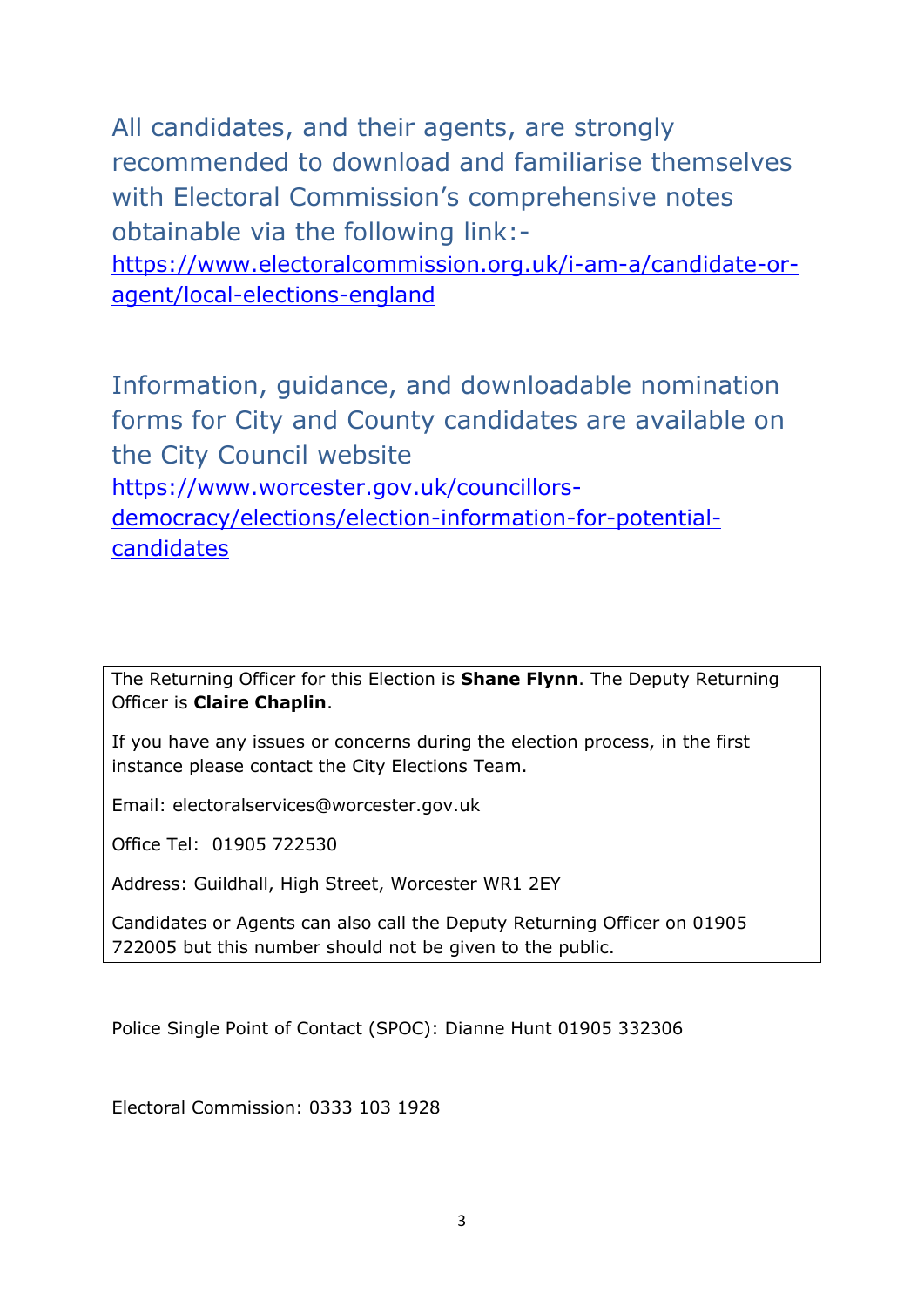# 1. Important Election Information about Nomination Papers

Completed Nomination Papers CANNOT be submitted to the Returning Officer in the post, by e-mail or by fax.

The law states that they can only be HAND-DELIVERED to the Returning Officer by the Candidate, their Agent, or a person that they trust.

Any Nomination Forms or Consents to Nomination received by post have NOT been "delivered" in accordance with the rules.

The Candidate is therefore not deemed to stand nominated and no decision can be taken as to whether the papers are valid.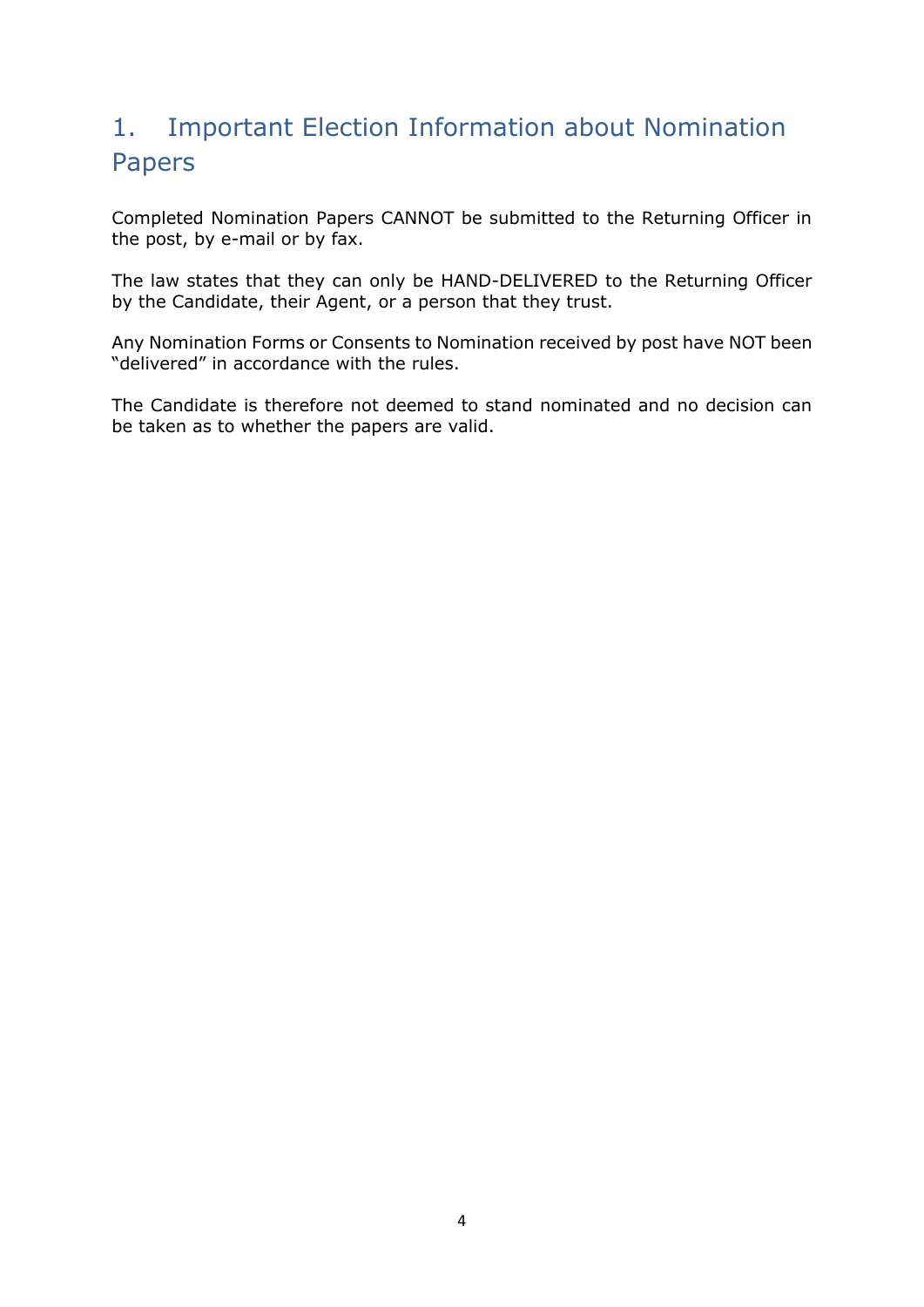# 2. Wards and the Election Timetable

Listed below are the Wards in which elections are scheduled for 2022, and the number of seats available in those areas.

| <b>City Ward</b>     | <b>Seats</b> |
|----------------------|--------------|
| Battenhall           | $\mathbf{1}$ |
| <b>Bedwardine</b>    | $\mathbf{1}$ |
| Cathedral            | $\mathbf{1}$ |
| Claines              | $\mathbf{1}$ |
| Gorse Hill           | $\mathbf{1}$ |
| Nunnery              | $\mathbf{1}$ |
| Rainbow Hill         | $\mathbf{1}$ |
| St. John             | $\mathbf{1}$ |
| St. Peter's Parish   | $\mathbf{1}$ |
| Warndon              | $\mathbf{1}$ |
| Warndon Parish North | $\mathbf{1}$ |
| Warndon Parish South | $\mathbf{1}$ |

There are NO City Council elections in Arboretum, St. Clement, or St. Stephen Wards this year.

Please note that we are not currently able to supply copies of Ward maps to you. You should seek to obtain your own copies.

You may be able to obtain them from the OS Website: [www.election-maps.co.uk](http://www.election-maps.co.uk/)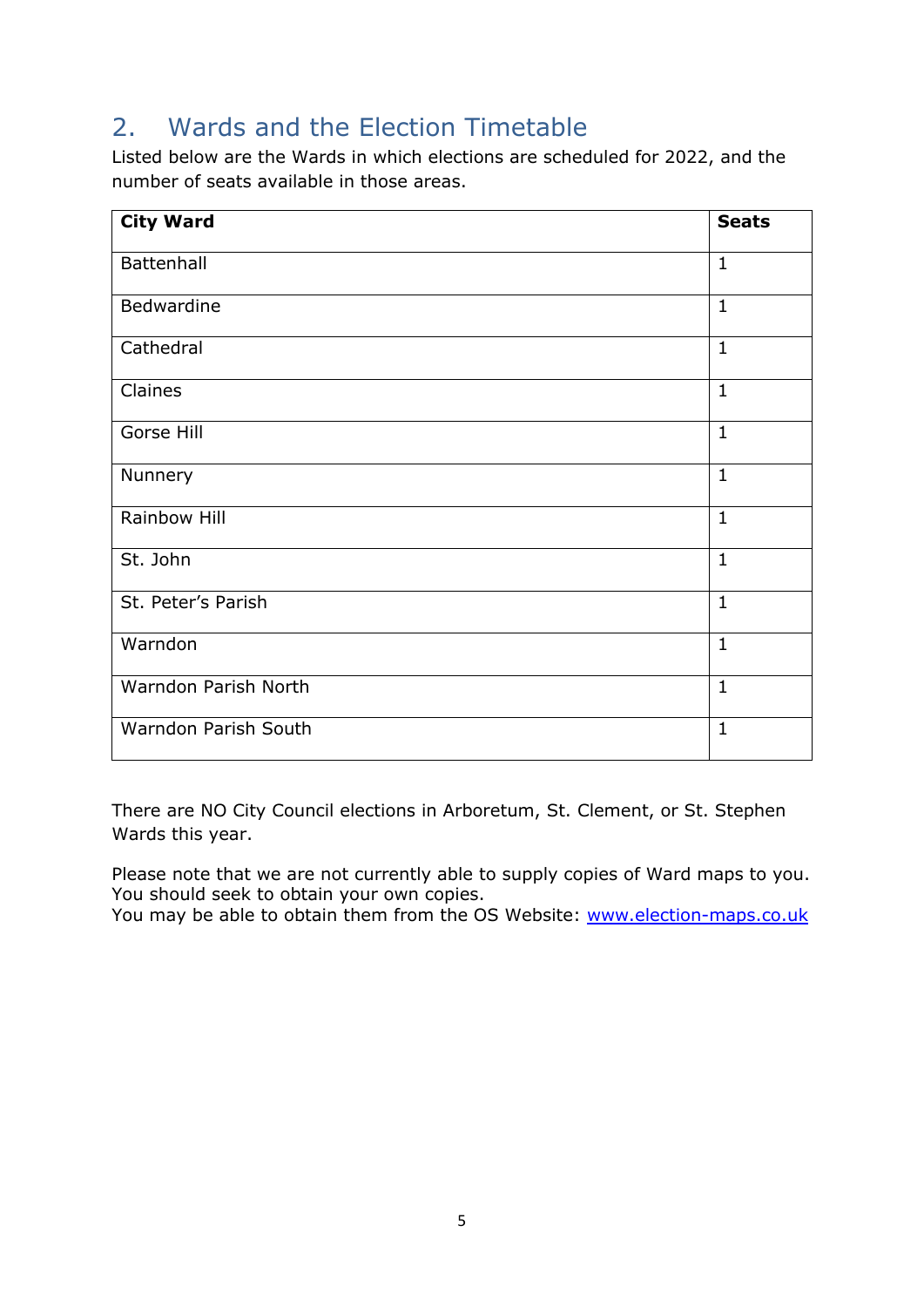## The Election Timetable

All deadlines within the timetable must be strictly observed.

| <b>Publication of Notice of Election</b> | Monday 28 March 2022               |
|------------------------------------------|------------------------------------|
| Nominations Commence                     | Monday 28 March 2022               |
| Deadline for Receipt of Nominations      | 4pm Tuesday 5 April 2022           |
| Deadline for Withdrawal of Candidate     | 4pm Tuesday 5 April 2022           |
| Deadline for Appointment of Election     | 4pm Tuesday 5 April 2022           |
| Agents                                   |                                    |
| Publication of Statements of Persons     | Wednesday 6 April 2022             |
| Nominated                                |                                    |
| Last Date for Voter Registration         | Thursday 14 April 2022             |
| Deadline for Receipt of Postal Vote      | 5pm Tuesday 19 April 2022          |
| Applications                             |                                    |
| Deadline for Receipt of Proxy Vote       | 5pm Tuesday 26 April 2022          |
| Applications                             |                                    |
| Publication of Notice of Poll            | Tuesday 26 April 2022              |
| Deadline for Appointment of Poll and     | Wednesday 27 April 2022            |
| Count Agents                             |                                    |
| First Day to Issue Replacement Lost      | Thursday 28 April 2022             |
| Postal Ballot Papers                     |                                    |
| Deadline for Receipt of Emergency        | 5pm Thursday 5 May 2022            |
| Proxy Vote Applications                  |                                    |
| Last Day to Issue Replacement Spoilt     | 5pm Thursday 5 May 2022            |
| or Lost Postal Ballot Papers             |                                    |
| Day of Poll                              | $7:00$ am - 10:00pm Thursday 5 May |
|                                          | 2022                               |
| Deadline for alterations to register to  | 9pm Thursday 5 May 2022            |
| correct clerical error                   |                                    |
| <b>Verification and Count</b>            | From 10pm Thursday 5 May 2022      |
| Return of Election Expenses              | Friday 10 June 2022                |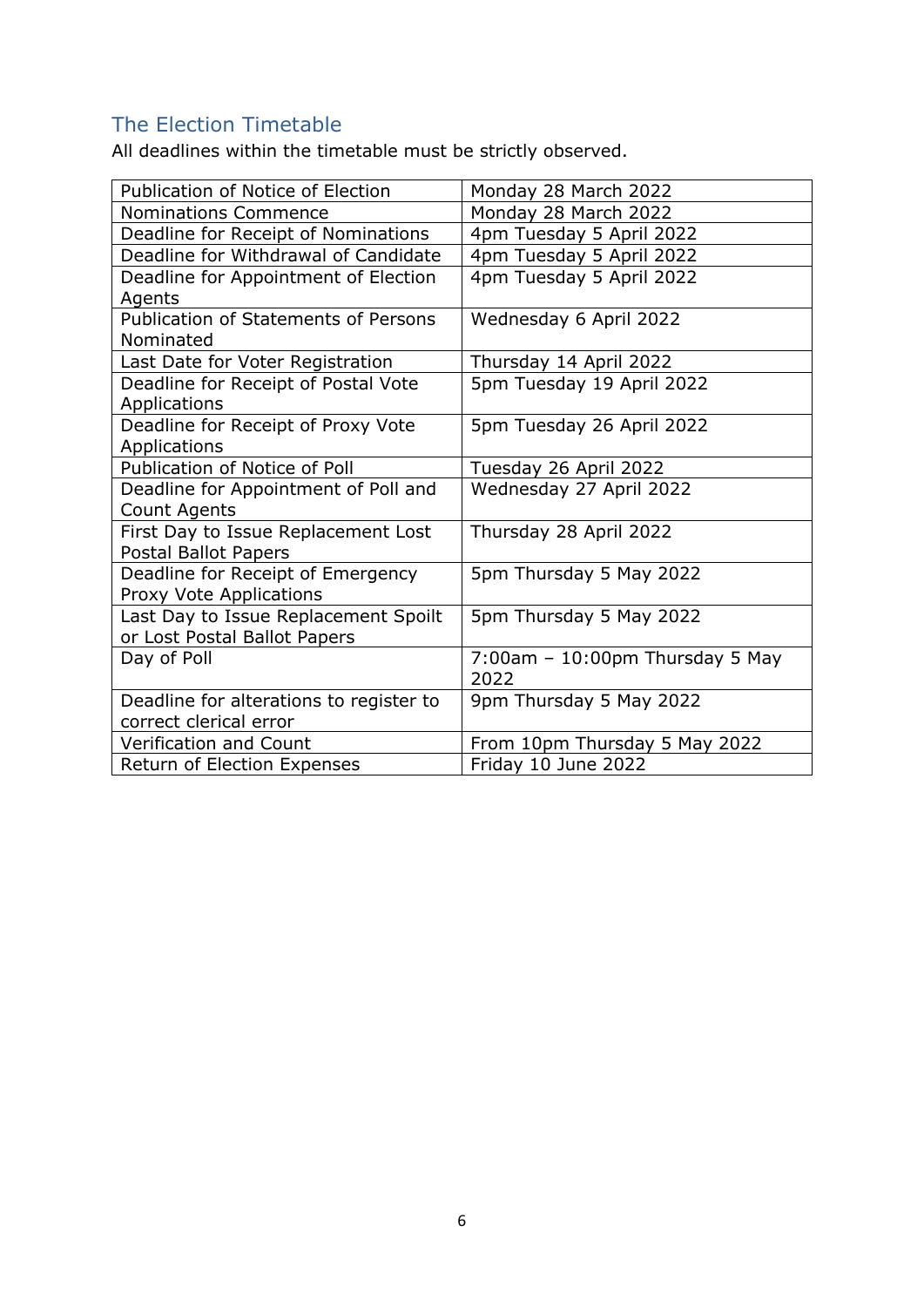# 3. Candidates, Nominations, Withdrawal of Candidature and Appointment of Election Agents

We recommend that you download and keep a copy of the Electoral Commission's Guidance on this topic: namely Parts 1, 2a (for Independent Candidates) / 2b (for Party Candidates) and Part 4.

### Standing for election

To be eligible to stand, you **must** be:

- Aged 18 or over;
- Either a British citizen, an eligible Commonwealth citizen, or a citizen of any member state of the European Union.

Secondly, you **must** meet at least one of the following four qualifications:

- You are, and will continue to be, registered as a local government elector in the local authority area in which you wish to stand from the day of your nomination onwards; or
- You have occupied as owner or tenant any land or other premises in the local authority area during the whole of the 12 months before the day of your nomination and the day of election; or
- Your main or only place of work during the 12 months prior to the day of your nomination and the day of election has been in the local authority area (providing the address of the place of work and where appropriate, the name of the employer); or
- You have lived in the local authority area during the whole of the 12 months before the day of your nomination and the day of the election.

If you qualify under more than one heading, it is good practice to include all those which apply.

You will be **unable** to stand as a candidate if:-

- You are employed by the local authority or hold a paid office under the authority (including joint boards or committees); or
- You hold a politically restricted post; or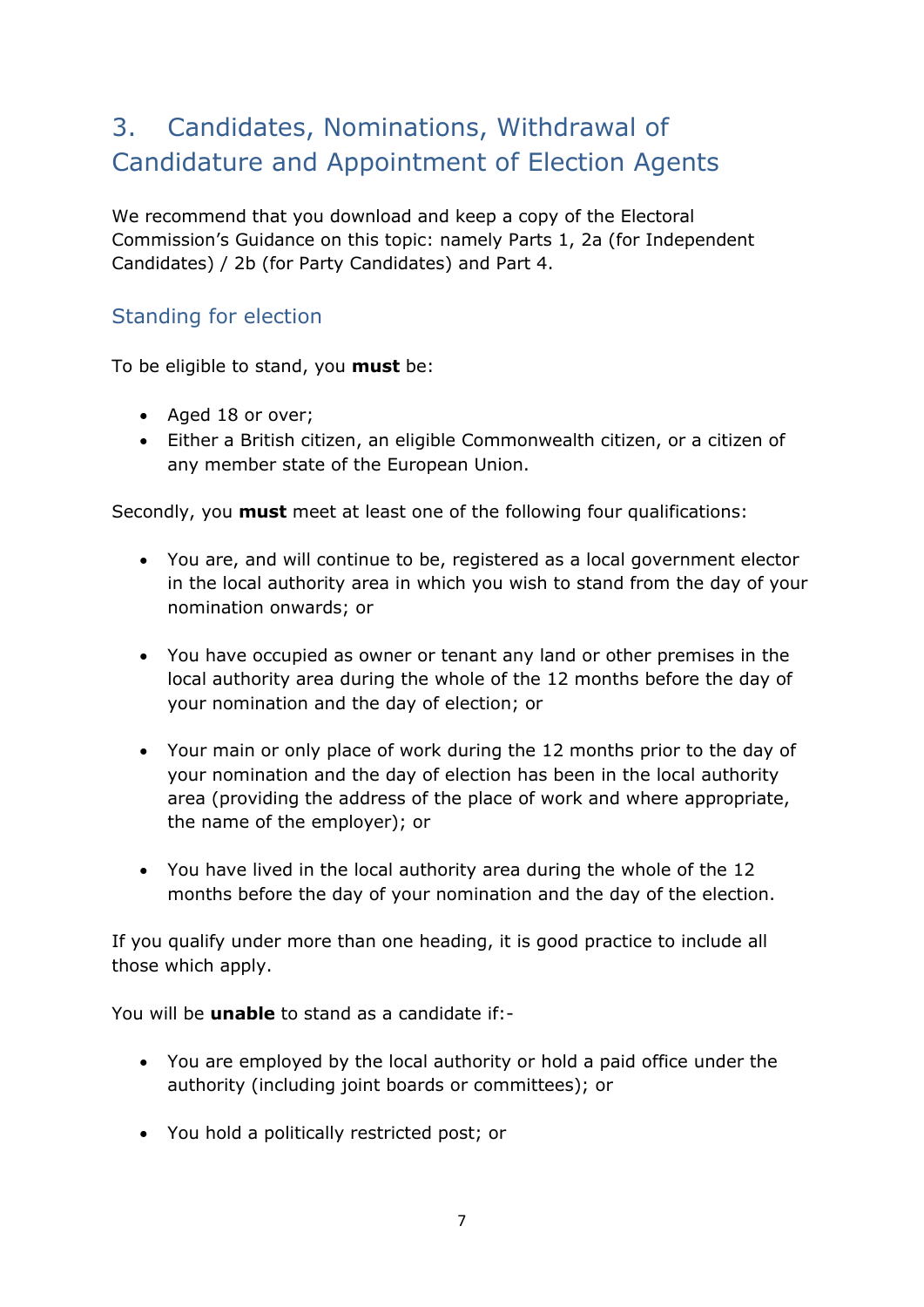- You are the subject of a Bankruptcy Restrictions Order or Interim Order; or
- You have been sentenced to a term of imprisonment of three months or more (including a suspended sentence), without the option of a fine, during the five years before polling day; or
- You have been disqualified under the Representation of the People Act 1983 (which covers corrupt or illegal electoral practices and offences relating to donations).

Full details can be obtained online from the Electoral Commission – [www.electoralcommission.org.uk](http://www.electoralcommission.org.uk/)

The period of office for councillors elected is normally four years. **Due to the up-coming change in the electoral cycle for Worcester City, councillors elected on 5 May 2022 will serve a two-year term.**

Nominations – submitting a nomination paper

The first stage in running for election is to submit a nomination paper. When the nomination period closes, if there are more candidates than seats for that particular Ward, there will need to be a poll. If there are the same number or fewer candidates than seats for that particular Ward, those candidates will be elected unopposed.

To be validly nominated, you **must** complete and submit the following forms:

- Nomination Paper
- Candidate's Consent to Nomination
- Home Address form
- If you are standing as a candidate for a political party, you must also return the "Registration of Political Parties" Certificate and (if applicable) the "Request for Use of Registered Party Emblem"

The candidate's full name must be written on the nomination paper – initials alone are not permitted.

If a candidate wishes to use a description, it can only be one of the following:-

- one certified as an authorised or registered description as mentioned in Rule 5 of the election rules, or
- the word 'Independent'.

A candidate may not use a description/use an emblem which is likely to mislead voters into believing that they are associated with a political party, unless that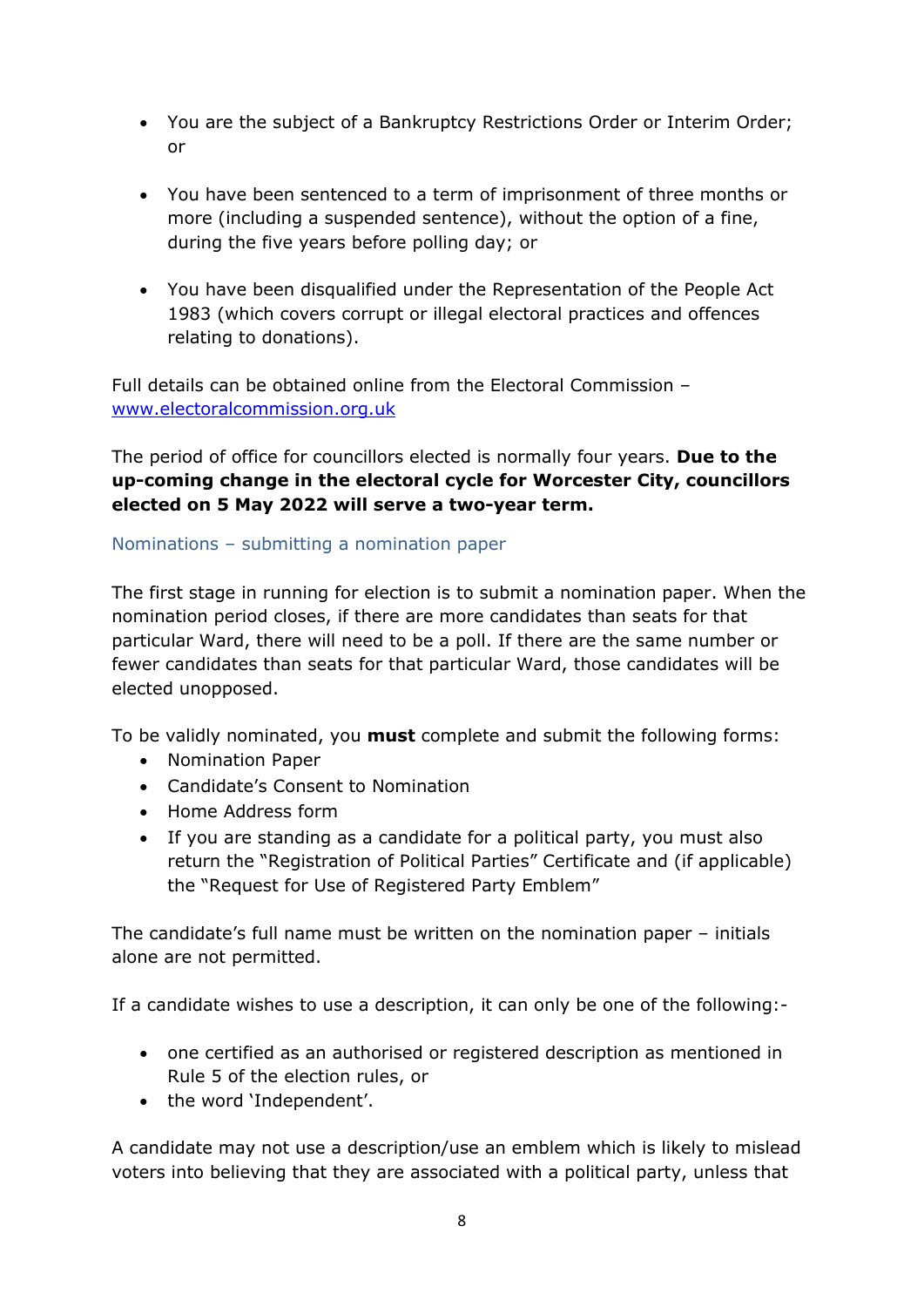description is authorised by a Certificate signed by or on behalf of the Party's Registered Nominating Officer. Any such request must be received by the Returning Officer not later than the latest time for the delivery of nomination papers.

Each nomination paper must be subscribed by a proposer, a seconder and eight assentors, who must be local government electors of the relevant Ward and have their electoral numbers (poll numbers) shown on the nomination paper.

One free copy of the Nomination Register of Electors may be supplied for the area in which the candidate is standing – a Register Application Form is available for download from the website.

If that person subsequently does not stand or is unsuccessful at the election, the Register must be returned to the Elections Office, or securely destroyed.

Please note that Candidates/Agents may only use their copy of the Register for electoral purposes and must not pass a copy of it on to any other person, or disclose information from it which is not contained in the open version of the register (which is available to the public). This is a strict legal requirement.

No person shall subscribe to more nomination papers than there are vacancies in that Ward.

Candidates should ensure that their name and description are completed correctly BEFORE they seek a proposer, seconder or assentors. They should also offer the nomination paper for signature to each person, so that those candidate details are clearly visible, to avoid any confusion as to what they are being asked to sign. Usual signatures should be used and assentor names should be printed as signed.

Candidates should make anyone signing the nomination form aware that the details they provide will form part of the public record and be included in published notices.

Great care should be taken in the completion of nomination papers, to ensure that they are not ruled to be invalid by the Returning Officer. Candidates are advised to ensure that nomination papers are free of errors and crossings out. Correction fluids are not recommended and could result in a nomination paper being declared invalid.

If candidates want to use a "commonly used name" on their nomination paper, they will also need to supply their full given name. Further guidance on the use of "commonly used names" may be obtained from the Electoral Commission.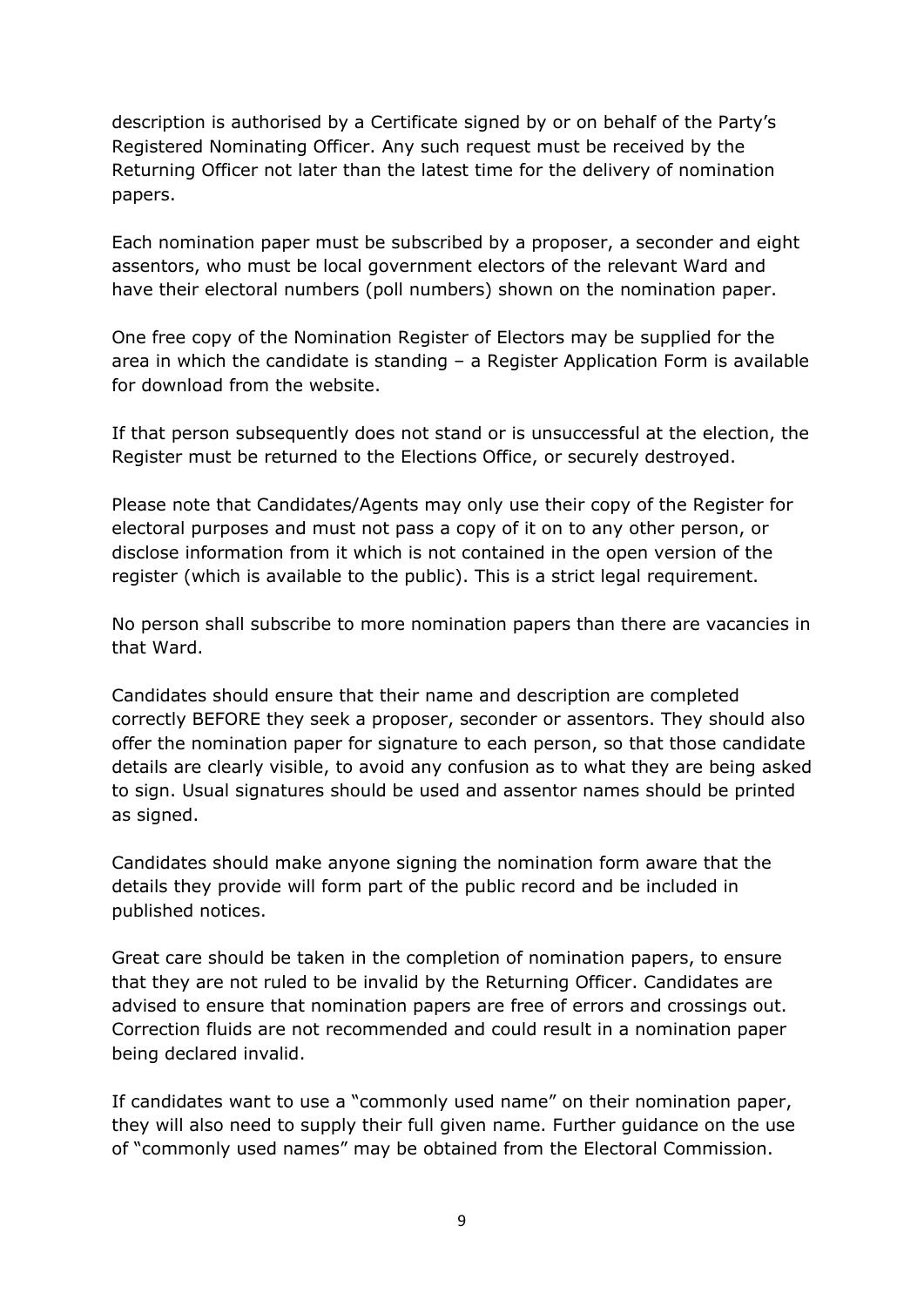Completed nomination papers must be submitted to the Returning Officer IN PERSON – not via the postal system - before the deadline for close of nominations – **4pm on Tuesday, 5 April 2022**.

#### Where to submit your nomination papers

#### Informal checks

When delivering your nomination papers, it is advisable to wait for them to be checked by the Elections Team before you leave. This is because if an error is discovered, you will be able to take your paper away with you for correction and re-submission before the closing date and time.

The following dates will be used to carry out informal checks on nomination papers, please contact the Elections Team at [electoralservices@worcester.gov.uk](mailto:electoralservices@worcester.gov.uk) or on 01905 722530 to book a time slot. We anticipate that each nomination will require approximately 30 minutes for checking:

| <b>Date</b>             | <b>Time slots available</b>          |  |
|-------------------------|--------------------------------------|--|
| Monday 28 March 2022    | $10.00$ am - 11.30am 1.00pm - 4.30pm |  |
| Tuesday 29 March 2022   | $9.30$ am - 11.30am 1.00pm - 4.30pm  |  |
| Wednesday 30 March 2022 | $9.30$ am - 11.30am 1.00pm - 4.30pm  |  |
| Thursday 31 March 2022  | $9.30$ am - 11.30am 1.00pm - 4.30pm  |  |
| Friday 1 April 2022     | $9.30$ am - 11.30am 1.00pm - 4.30pm  |  |
| Monday 4 April 2022     | $9.30$ am - 11.30am 1.00pm - 4.30pm  |  |
| Tuesday 5 April 2022    | $9.30$ am - 11.30am 1.00pm - 3.00pm  |  |
|                         | (4pm is the submission deadline)     |  |

When your informal check is complete you will be asked if you wish to formally submit the nomination papers.

**If you or your agent would prefer not to attend informal checks in person please contact us. We can arrange to informally check papers remotely but please note that original nomination papers must be submitted to the Returning Officer by hand in order for you to stand nominated.**

#### Formal submissions

If you do not require an informal check, or you have had one and taken your papers away to make amendments, you can submit your nomination papers to the Returning Officer without an appointment.

Nomination papers must be delivered by hand to the Returning Officer, Electoral Services Office (Room F7), Guildhall, High Street, Worcester, WR1 2EY between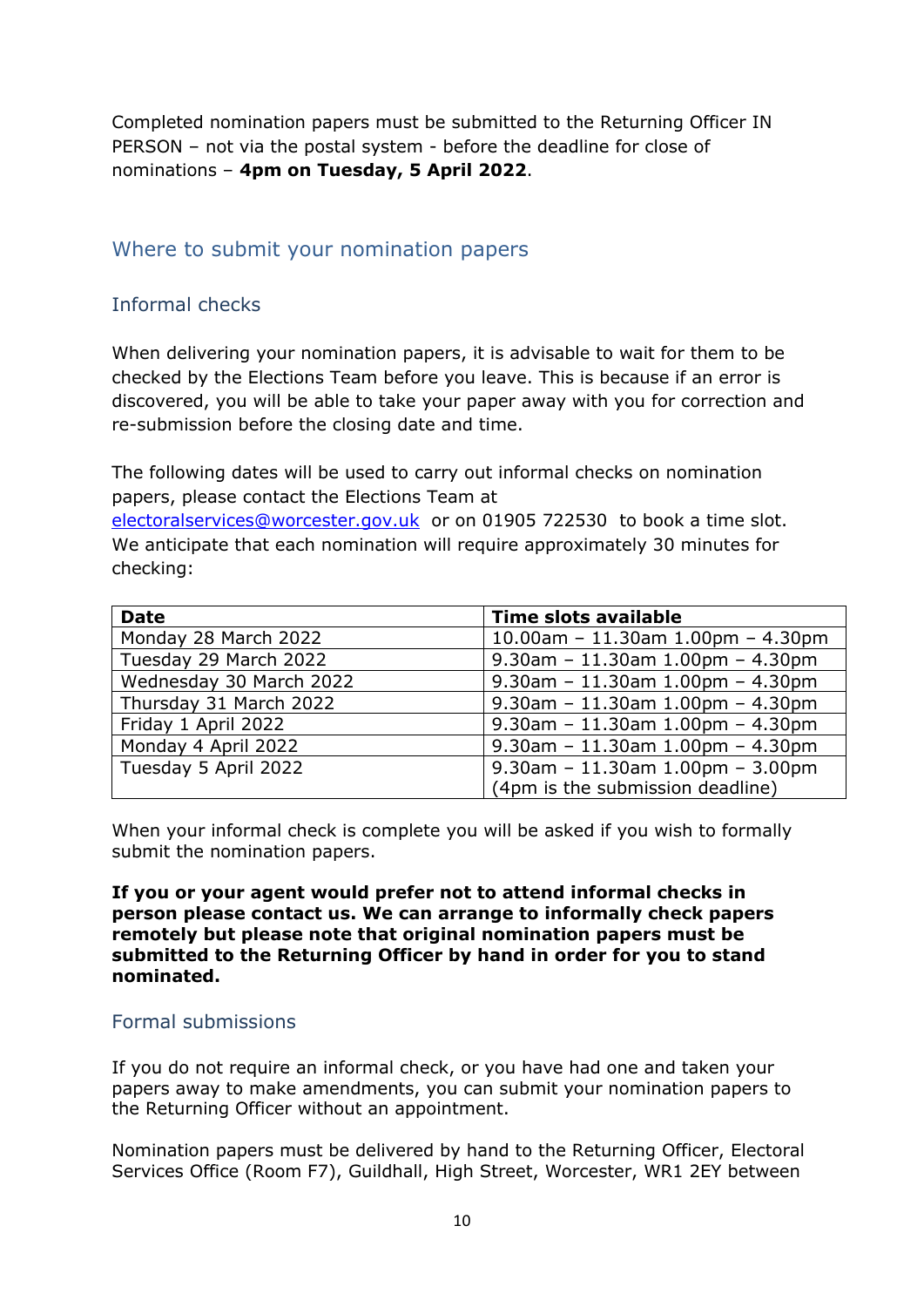9am-5pm on the dates shown on the Notice of Election, and only until 4pm on Tuesday 5 April 2022.

#### Consent to nomination

Candidates must, on or within one month before the last day and time for the delivery of nomination papers, also deliver to the Returning Officer a signed "Candidates Consent to Nomination". The consent should contain a statement declaring that on the day of their nomination, they are qualified to be elected and provide details of their qualification. The consent must be attested by an independent witness. The nomination is not valid unless the consent, properly completed and attested, is delivered within the time stated.

#### Home address form

All candidates must complete Part 1 of the Home Address form. If this form is not delivered, by hand, to the Returning Officer by the close of nominations deadline then the candidate nomination is deemed not to have been made.

If you do not want your home address to be published, you must also complete Part 2 of the form. For example if your home address is in the Worcester electoral area, you must put "Worcester." The Statement of Persons Nominated and the ballot paper will then state "Address in Worcester" in place of your address.

The name and address of the person who witnessed your Consent to Nomination must also be included on this form.

## Close of nominations

The nomination period will close at **4pm precisely** on **Tuesday, 5 April 2022**.

Statements of Persons Nominated for each area will be published on the Council's website as soon as they become available.

#### Withdrawal of candidature

Any candidate wishing to withdraw their candidature must do so in writing and deliver this to the Returning Officer.

It must be signed by the candidate and one witness, and must be received no later than 4pm on Tuesday, 5 April 2022.

A Withdrawal Form, if required, is available to download as part of the nomination pack.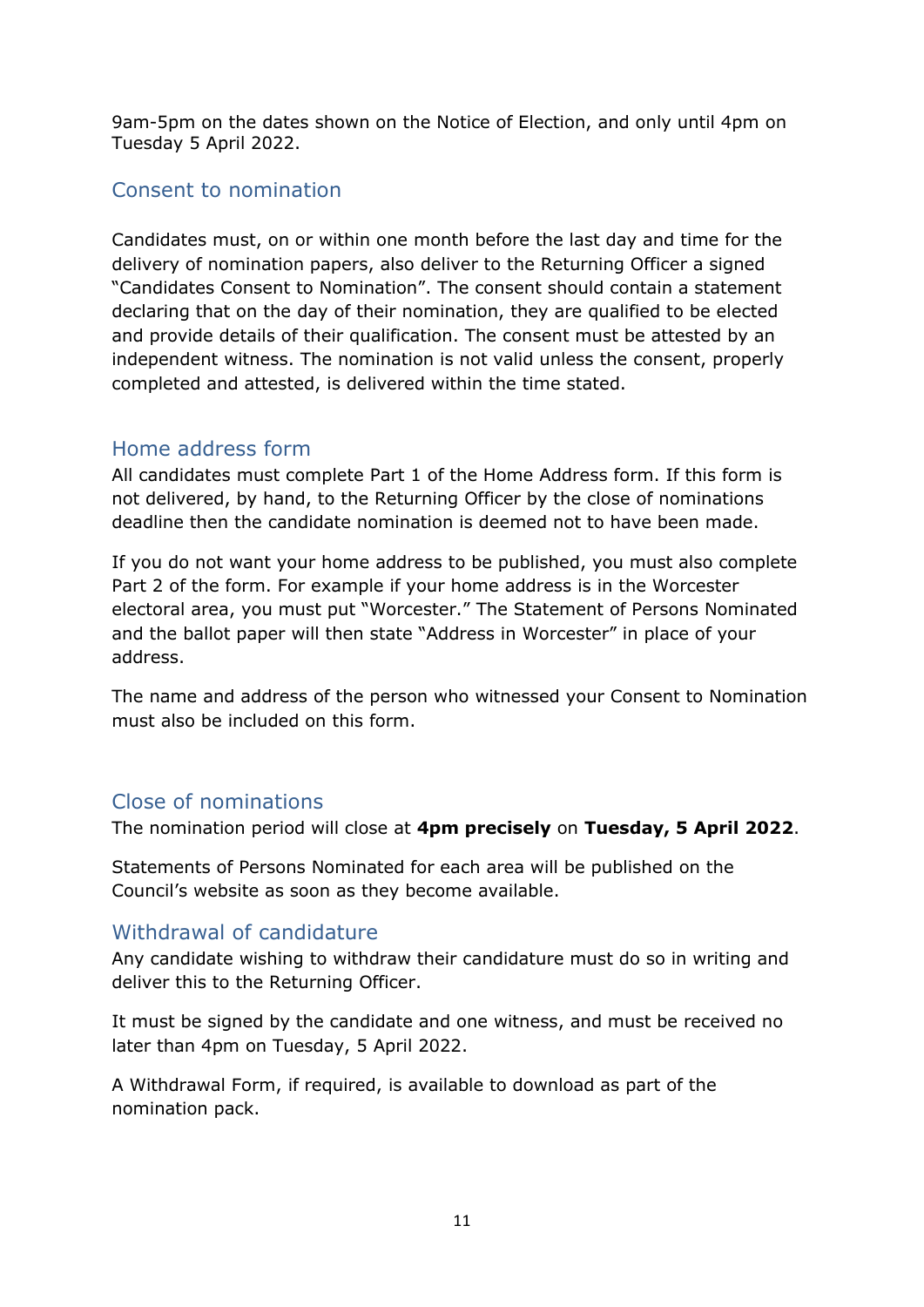## Appointment of election agents

Candidates do not have to appoint an Election Agent. Where nobody has been appointed, the Candidate will be deemed to be their own Agent.

The appointment of an Election Agent must be in writing and be submitted by **4pm on Tuesday, 5 April 2022**.

Candidates may change their Election Agent after that date, by giving notice in writing to the Returning Officer.

An Appointment Form, if required, is available to download as part of the nomination pack.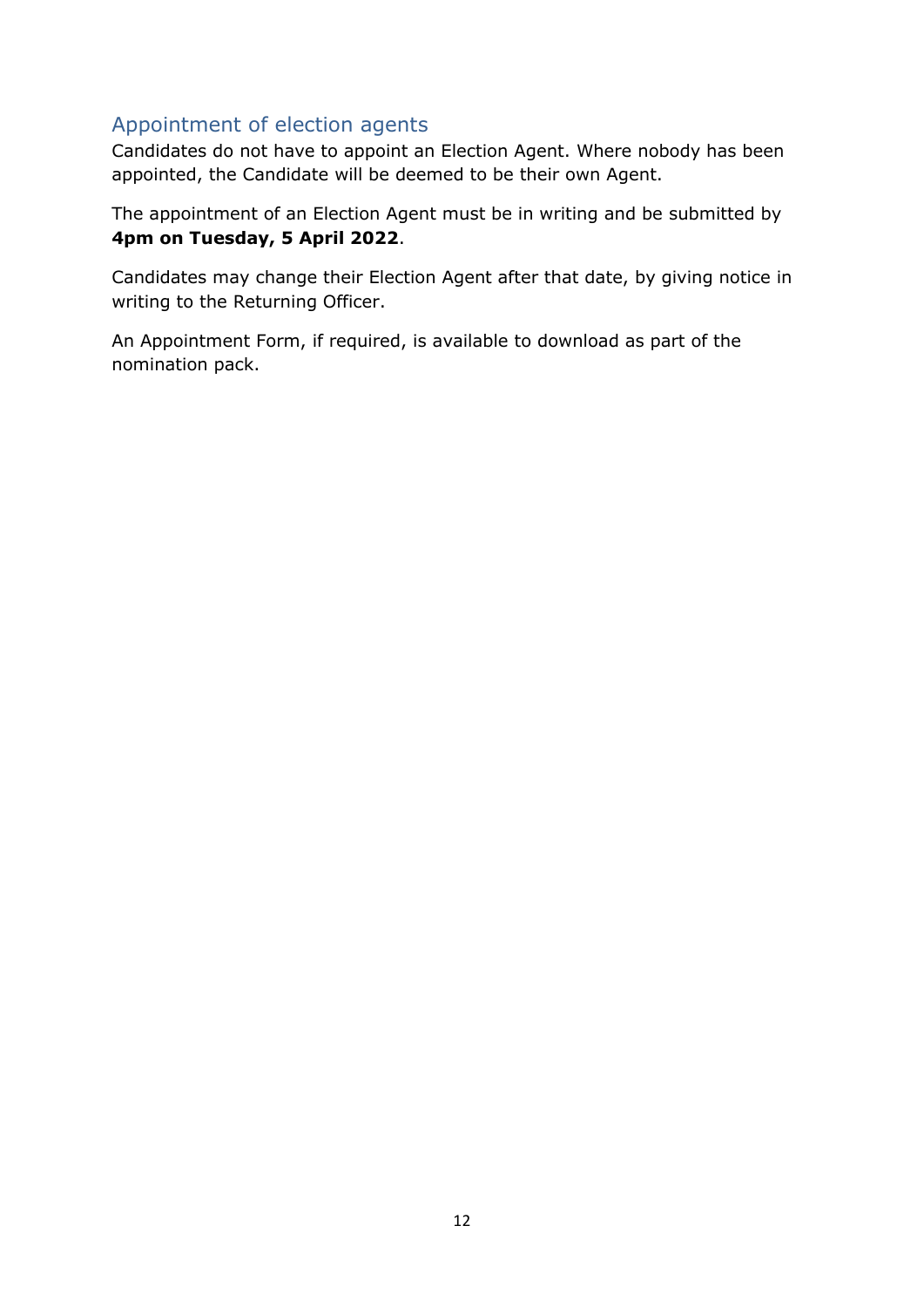## 4. Postal and Proxy Voting

We recommend that you download and keep a copy of the Electoral Commission's Guidance on this topic: namely Parts 4 and 5.

### Additional guidance

Please note that the Electoral Commission's "Code of Conduct For Campaigners: Electoral Registration, Postal Voting, Proxy Voting And Polling Stations" is available to download on the City Council website.

## Postal and proxy application forms

If during your canvassing, you meet an elector who wishes to vote by post, it is useful to check with the Elections Team to see if that person already has a postal vote in place. Every year, we get a large number of duplicate applications, when people have simply forgotten that they have a permanent postal vote in place, or think that they have to re-apply.

Postal and proxy vote application forms can be downloaded from the Council's website – <https://www.worcester.gov.uk/councillors-democracy/elections>

Clear and legible scans or photos of application forms can be submitted to the electoral services team by email at [electoralservices@worcester.gov.uk](mailto:electoralservices@worcester.gov.uk)

## Deadlines for receipt of absent vote applications

The final date for new postal vote applications, written cancellation of existing postal votes, or amendment /cancellation of proxy votes, is 5pm on Tuesday, 19 April 2022.

The final date for new proxy vote applications is 5pm on Tuesday, 26 April 2022.

Any appointed proxy who wishes to apply to vote by post on behalf of the elector, must have submitted a postal proxy application form by 5pm on Tuesday, 19 April 2022.

The final date for late proxy vote applications on the grounds of a medical emergency is 5pm on Thursday, 5 May 2022.

**At time of publication the UK Government intends to extend the legislation, introduced in last year, to allow electors to apply for an emergency proxy if they are self-isolating. Up-to-date information will be available on the City Council and Electoral Commission websites.**

#### Lists of absent voters

Any Candidate may obtain a list of absent voters (postal and/or proxy), by completing and submitting the appropriate form, available for download from the City Council website.

They are entitled to ONE list only, in either data or paper format. Ideally candidates should wait until the last date for postal voting applications (Tuesday,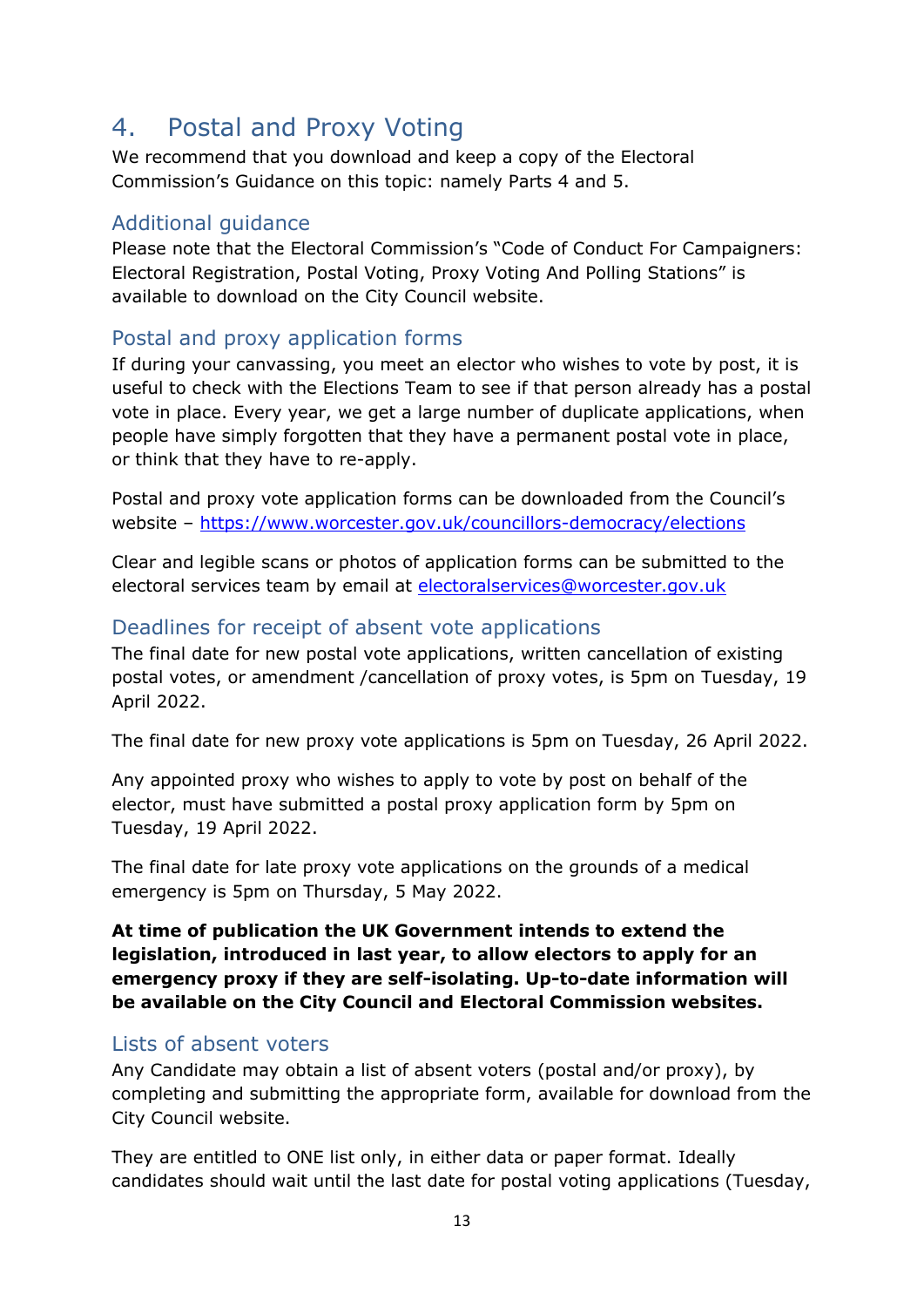19 April 2022) before submitting their request. Once a list has been issued, then any subsequent request will only contain the latest updates, rather than being a comprehensive list.

#### Opening of the postal ballot papers

Sessions for the opening of postal ballot papers will be held in the Guildhall, High Street, Worcester on the following dates:-

Wednesday, 20 April, 10am

Wednesday, 27 April, 10am

Wednesday, 4 May, 10am

Thursday, 5 May 5pm

#### Return of postal ballot papers

Candidates or their Agents should not collect postal ballot papers on behalf of any elector. Completed ballot packs can either be returned by post or in person to the Returning Officer in advance of, or on, polling day up to 10.00pm. Electors may also return their completed ballot pack to any polling station within the electoral area between the hours of 7.00am and 10.00pm on polling day.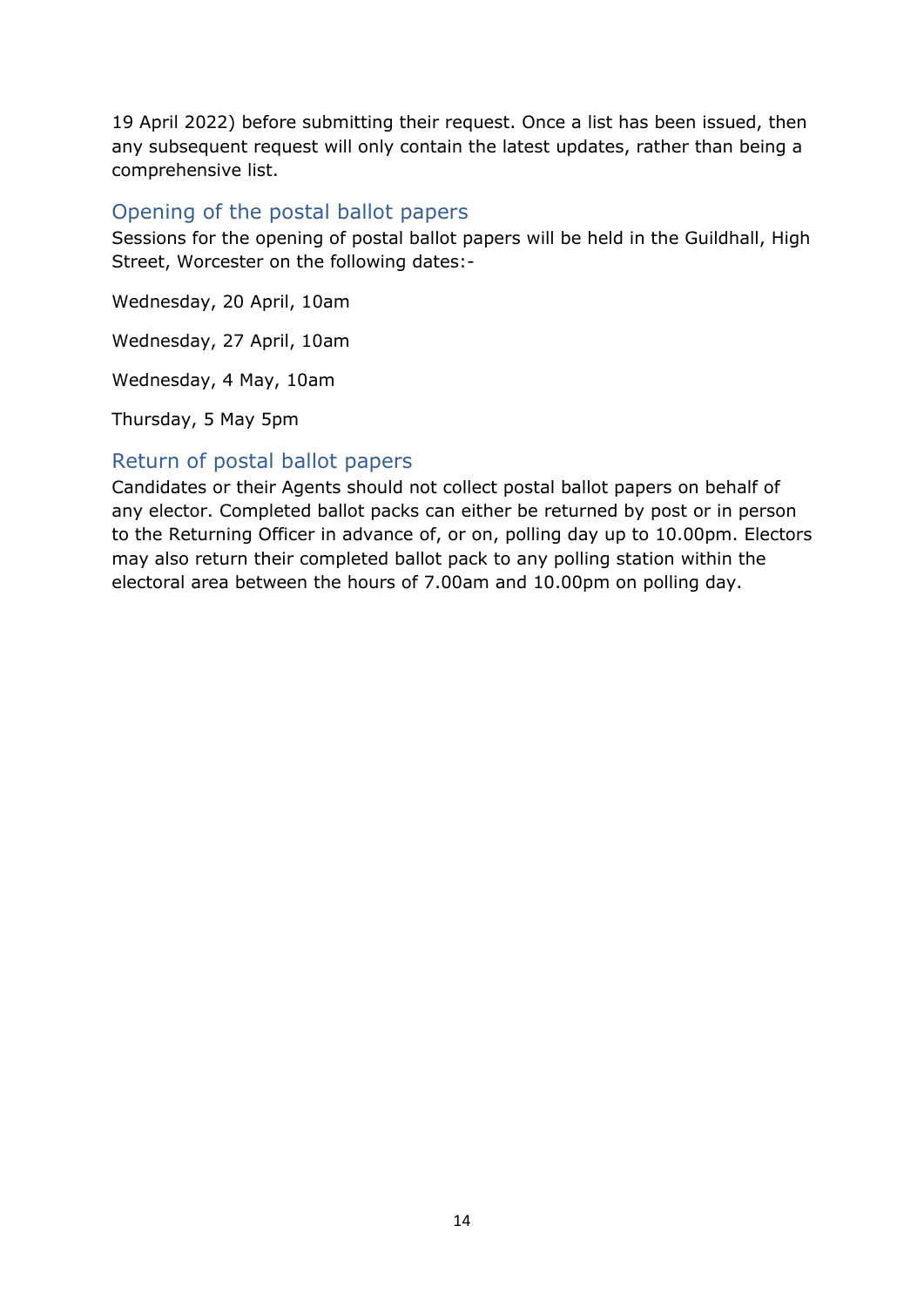# 5. Tellers, Polling and Counting Agents, Agents for Postal Vote Proceedings

We recommend that you download and keep a copy of the Electoral Commission's Guidance on this topic: namely Parts 4 and 5.

#### Tellers

Some Candidates appoint Tellers to stand outside polling stations and mark off the poll numbers of electors who have voted. Tellers are not permitted to be inside the polling station other than to exercise their own vote or to vote as a proxy.

Tellers have no legal status and should concern themselves only with checking who has voted. Any other involvement with potential voters could give rise to the risk of allegations of exercising undue influence on voters.

A "Tellers' Guide in and Around Polling Places" based on guidance issued by the Electoral Commission can be downloaded from the City Council website.

## Polling and counting agents

The Returning Officer must also be informed in writing of any Polling Agent and Counting Agent Appointments by **Wednesday, 27 April 2022**. The appointment of any such Agents forms part of the statutory timetable and the deadline must be strictly observed.

Polling Agents may be appointed, but there is no requirement to do so. Their purpose is to detect personation in a polling station. No more than one Polling Agent may be admitted to a polling station at the same time on behalf of the same candidate, and no more than four Polling Agents may attend any particular polling station.

Counting Agents may attend the verification and counting of votes to observe the proceedings but are not allowed to touch the ballot papers at any stage of the proceedings.

The necessary appointment forms for both Polling Agents and Counting Agents can be downloaded from the City Council website.

#### Agents for postal vote proceedings

A Candidate and their Election Agent may attend the opening of postal ballot papers without giving notice in advance, but in addition, named Agents may be appointed to attend the sessions held to open the postal ballot papers.

An appointment form is enclosed as part of your Nomination Pack, which must be received no later than the date and time fixed for the first opening session (**Wednesday, 20 April, 10am**) or the date and time of the session the Agent wishes to attend.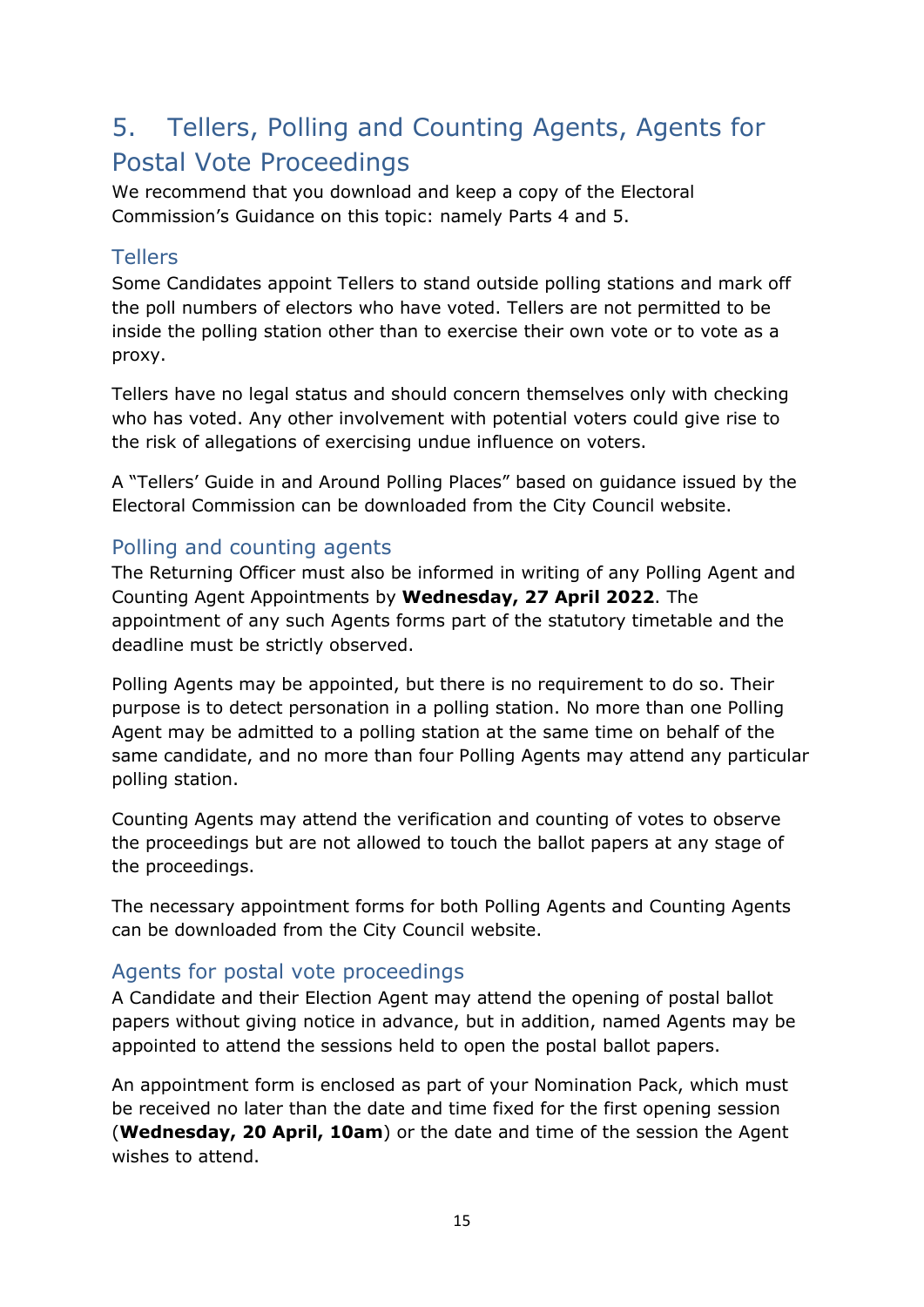Attendees will be required to sign "in" and "out" on each occasion that they attend to observe the postal vote opening process.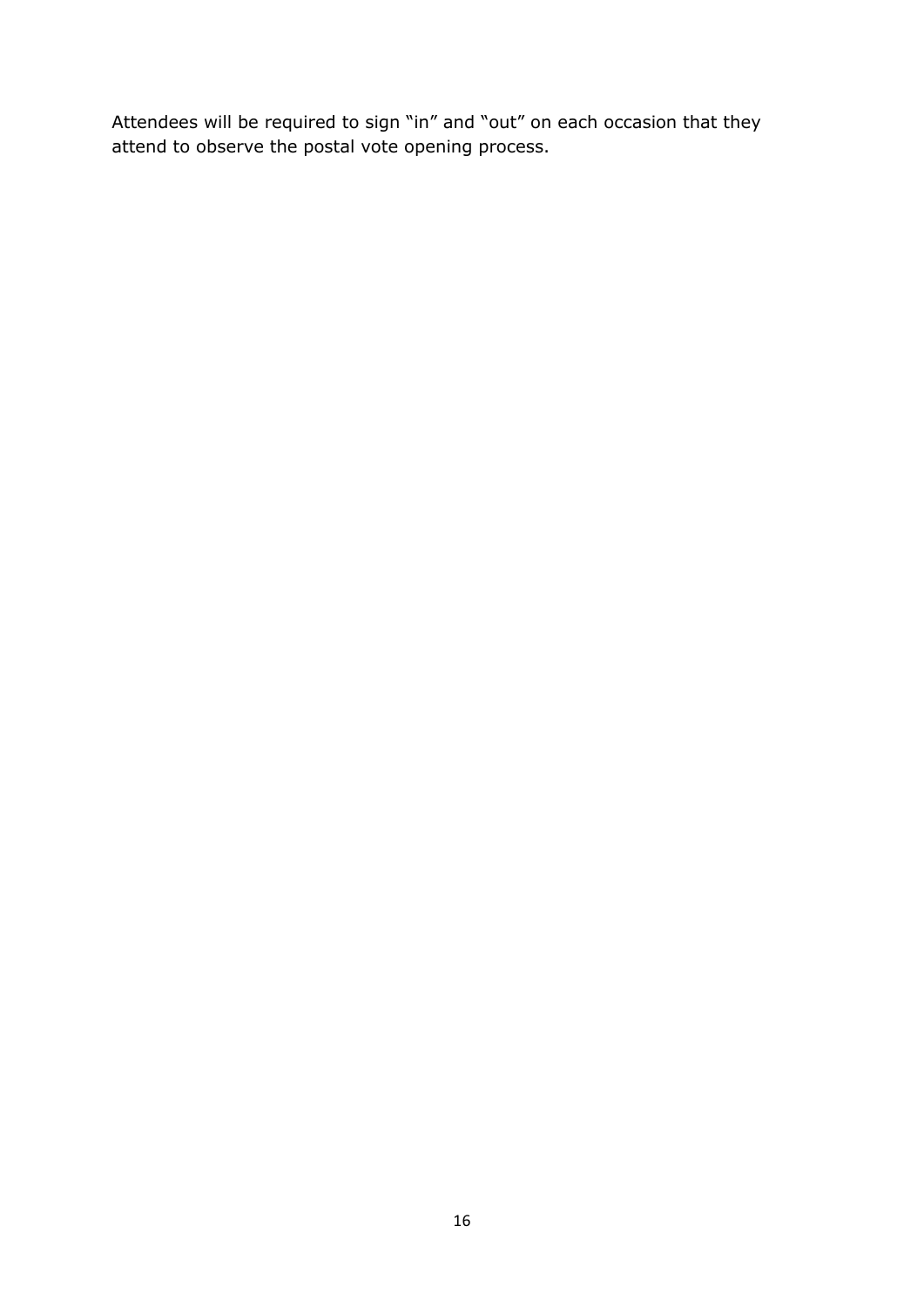## 6. Polling Day

The hours of poll will be 7.00am to 10.00pm inclusive. There are however various statutory provisions for a poll not to take place or to be abandoned/adjourned in the event of the death of a candidate or a riot.

#### Polling stations

The location of polling stations will be published on the appropriate Notices of Poll, as well as appearing on the Council's website.

Please note that entry to polling stations is restricted to the following parties only:-

- The Returning Officer and his appointed staff
- The Presiding Officer and Poll Clerk(s)
- Voters (and any persons assisting a voter with disabilities)
- Candidate
- Election Agent
- Polling Agent
- Electoral Commission's Accredited Observers
- Police Officers
- Children under the age of 18, accompanying voters

#### Verification/the count

There will be a Briefing for Candidates and Agents on Verification and Count. This will be on **Monday, 25 April 2022** to be held remotely. Candidates and Agents will be sent invitations by email.

The venue for both the Verification and Counting of Votes will be Guildhall, High Street, Worcester, WR1 2EY.

Verification of postal ballots will begin on **Thursday, 5 May 2022** at 10pm.

Verification of polling station ballots will begin immediately following this.

Counting for the City Council elections will follow the completion of the verification stage, after a short refreshment break.

The necessary appointment forms for both Polling Agents and Counting Agents can be downloaded from the City Council website.

The Returning Officer must also be informed in writing of any Polling Agent and Counting Agent Appointments by **Wednesday, 27 April 2022**.

We ask that successful candidates do not leave the venue until they have spoken to a member of the Democratic Services team who will inform you of the next steps.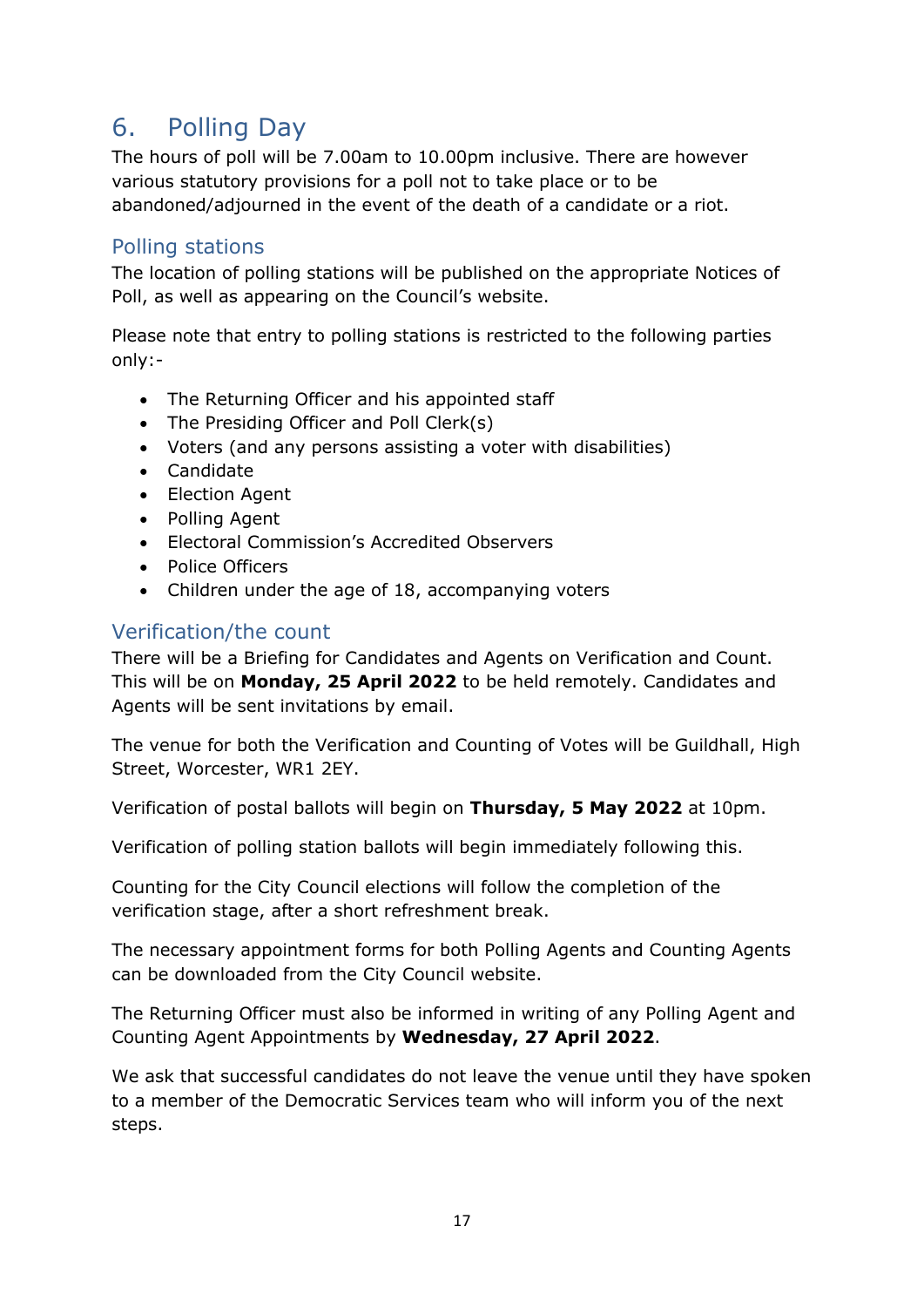# 7. Post-Election Matters

We recommend that you download and keep a copy of the Electoral Commission's Guidance on this topic: namely Parts 3, 4 and 6.

## Declaration of acceptance of office

Successful candidates are not permitted to act as a Councillor until they have made a Declaration of Acceptance of Office. City Councillors will need to sign the Declaration of Acceptance of Office prior to the Annual Council Meeting on Tuesday, 17 May 2022. Successful candidates will be provided with more information on the arrangements for completing the Declaration.

## Return of election expenses

Despite the term "expenses", election spending is not refundable. It relates purely to the costs that a candidate can legitimately incur in promoting his/her candidature and forms a legal document which is made available for public viewing.

Each Candidate (whether successful or not) must complete and return a declaration of election expenses incurred during their campaign. It is a legal requirement to complete and return one – even if it shows a "nil" return. Failure to do so is a reportable electoral offence.

Election expenses are required to confirm that any expenses incurred by the Candidate do not exceed the authorised amount. The level of campaign expenditure is set at £806 plus 7p per each registered Ward elector (or other amount if amended by the Electoral Commission following publication of this document).

Forms for the return of election expenses are contained within your nomination pack.

A breakdown of the amount permissible for each Ward is set out below. Expenses are based on the election fee of £806 plus 7p per registered elector on the Nominal Register (March).

| <b>WARD</b>       | <b>REGISTERED</b><br><b>ELECTORS</b> | <b>LIMIT</b><br>£ |
|-------------------|--------------------------------------|-------------------|
| <b>Battenhall</b> | 4106                                 | 1093.42           |
| <b>Bedwardine</b> | 6770                                 | 1279.90           |
| <b>Cathedral</b>  | 8435                                 | 1396.45           |
| <b>Claines</b>    | 6455                                 | 1257.85           |
| <b>Gorse Hill</b> | 3761                                 | 1069.27           |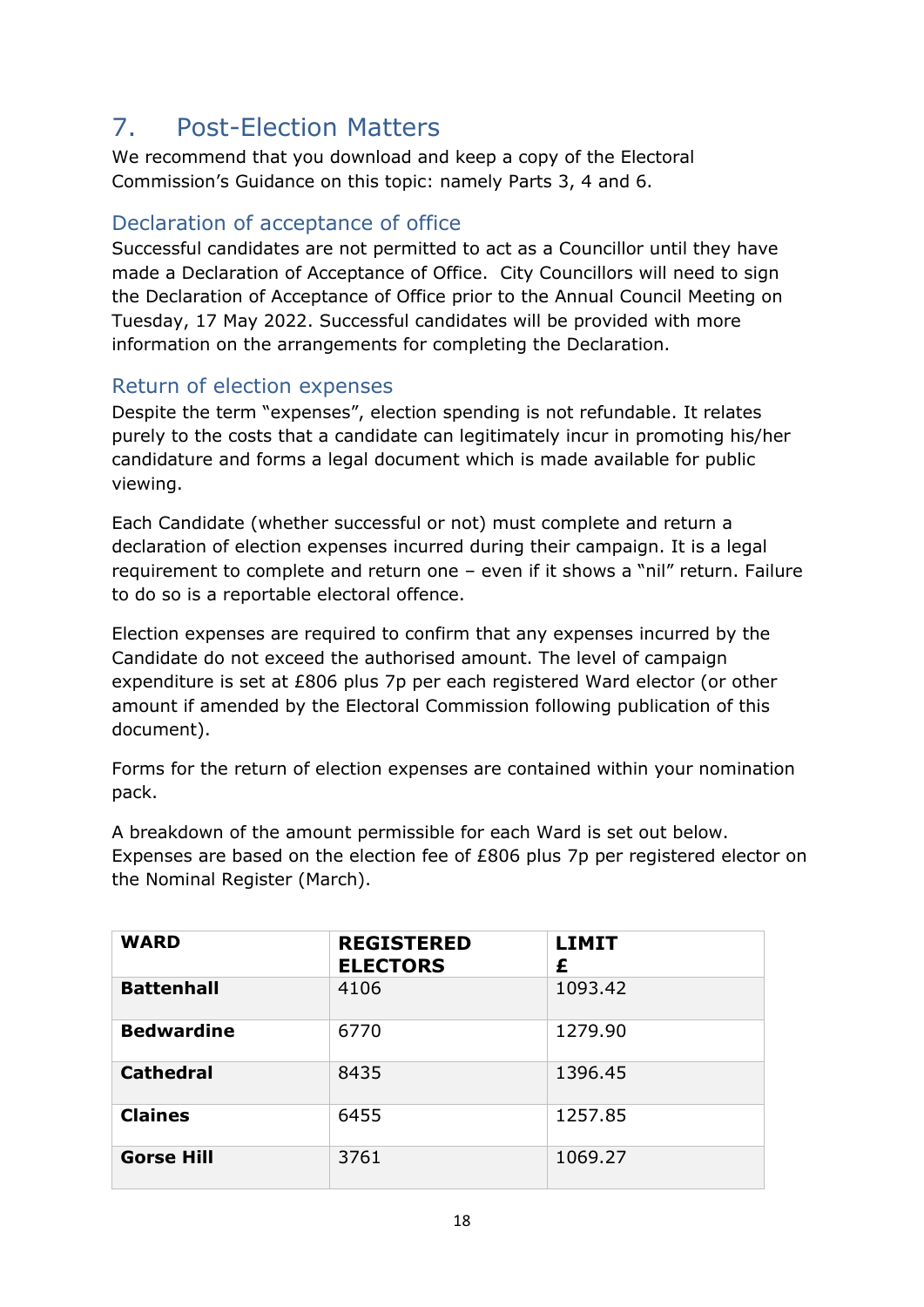| <b>Nunnery</b>                        | 6413 | 1254.91 |
|---------------------------------------|------|---------|
| <b>Rainbow Hill</b>                   | 4056 | 1089.92 |
| St. John                              | 6241 | 1242.87 |
| <b>St. Peter's Parish</b>             | 4484 | 1119.88 |
| Warndon                               | 3890 | 1078.30 |
| <b>Warndon Parish</b><br><b>North</b> | 4028 | 1087.96 |
| <b>Warndon Parish</b><br>South        | 4588 | 1127.16 |

Spending return forms must be accompanied by the Agent's Declaration. The Candidate's declaration must be submitted within 7 working days.

Further guidance for candidates and agents on spending and donations is contained on the Electoral Commission's website.

Staff in the Elections Office are purely the recipients for the elections returns – they are not permitted to advise on how to complete forms or to check their accuracy.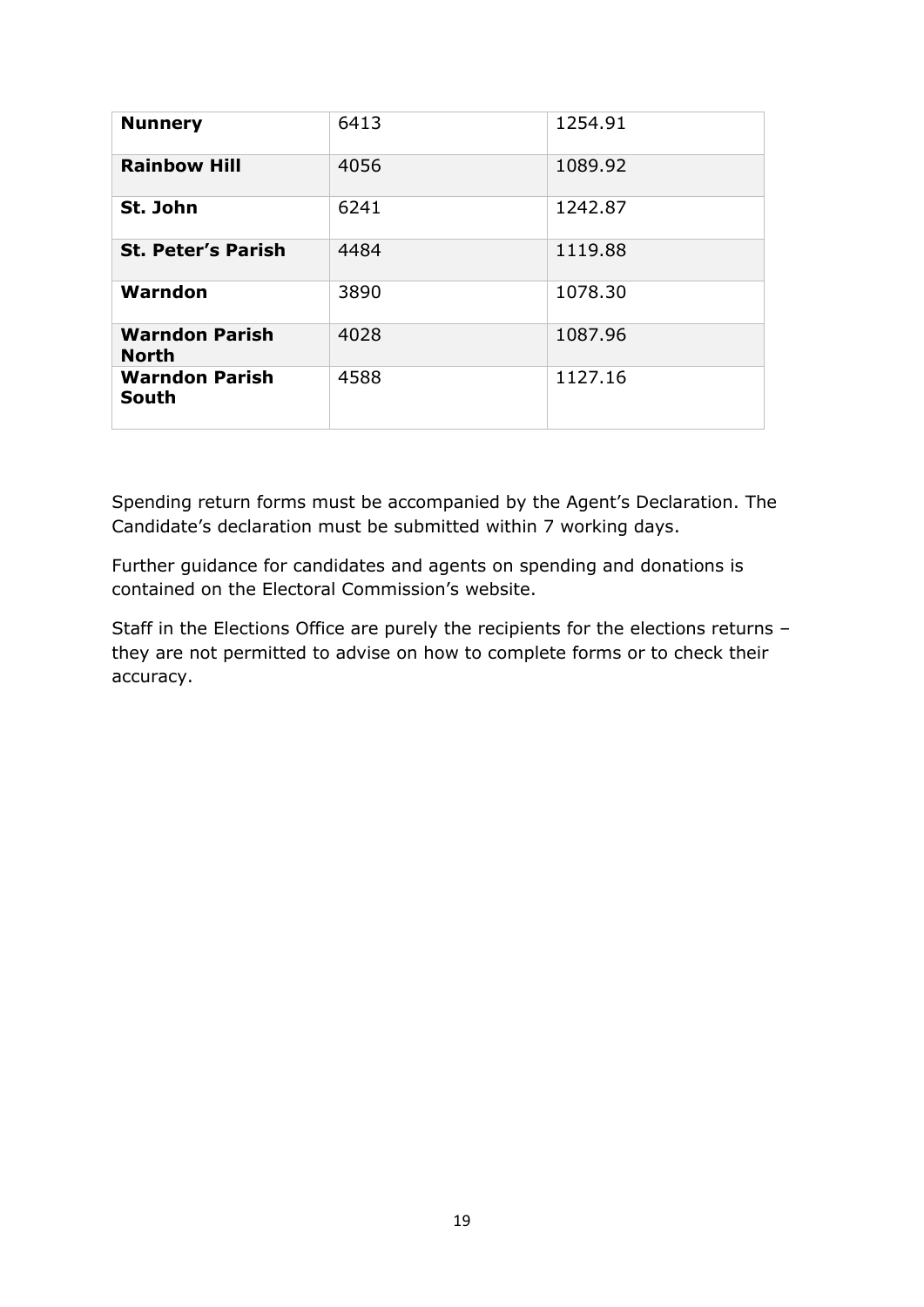# 8. The Election Campaign

We recommend that you download and keep a copy of the Electoral Commission's Guidance on this topic: namely Part 4.

A "Code of Conduct for Campaigners" published by the Electoral Commission can be downloaded from the City Council website.

## The election campaign

The Electoral Commission's website at www.electoralcommission.org.uk provides invaluable information designed to assist Candidates and their Agents. Please make sure that you visit the site and download any suggested documents.

The Electoral Commission may be contacted:

- by phone on 0333 103 1928
- by e-mail on info@electoralcommission.org.uk, or
- by post/in person at 3 Bunhill Row, London, EC1Y 8YZ.

#### Definition of a candidate

A person becomes a candidate at an election under the Local Government Act either:-

- On the last day for publication of the notice of election if on or before that day he has been declared by himself (or by someone else) to be a candidate; or
- On the day on which he declares himself (or is so declared by someone else) to be a candidate; or
- On the day on which he is nominated as a candidate at the election (whichever is the earlier).

#### Candidate's literature

Any candidate wishing to publish and distribute election literature should ensure that it bears the name and address of the printer and publisher on it. Please refer to Part 4 of the Electoral Commission's guidance, on this issue, as failure to display the names and addresses of the publisher/printer/promoter (as appropriate) on election material is an illegal practice.

Election material must not be "fly posted" on the highway, on street furniture or any public property. If it is to be displayed on private property, the permission of the owner must be sought in advance. Any such advertisements, posters, etc. relating specifically to a pending election must be removed within 14 days following the close of the poll.

#### Corrupt and illegal practices

There are a number of corrupt and illegal practices that candidates should be aware of. Broadly speaking, a corrupt practice involves bribing or using undue influence to obtain votes. An illegal practice might involve the making of a false